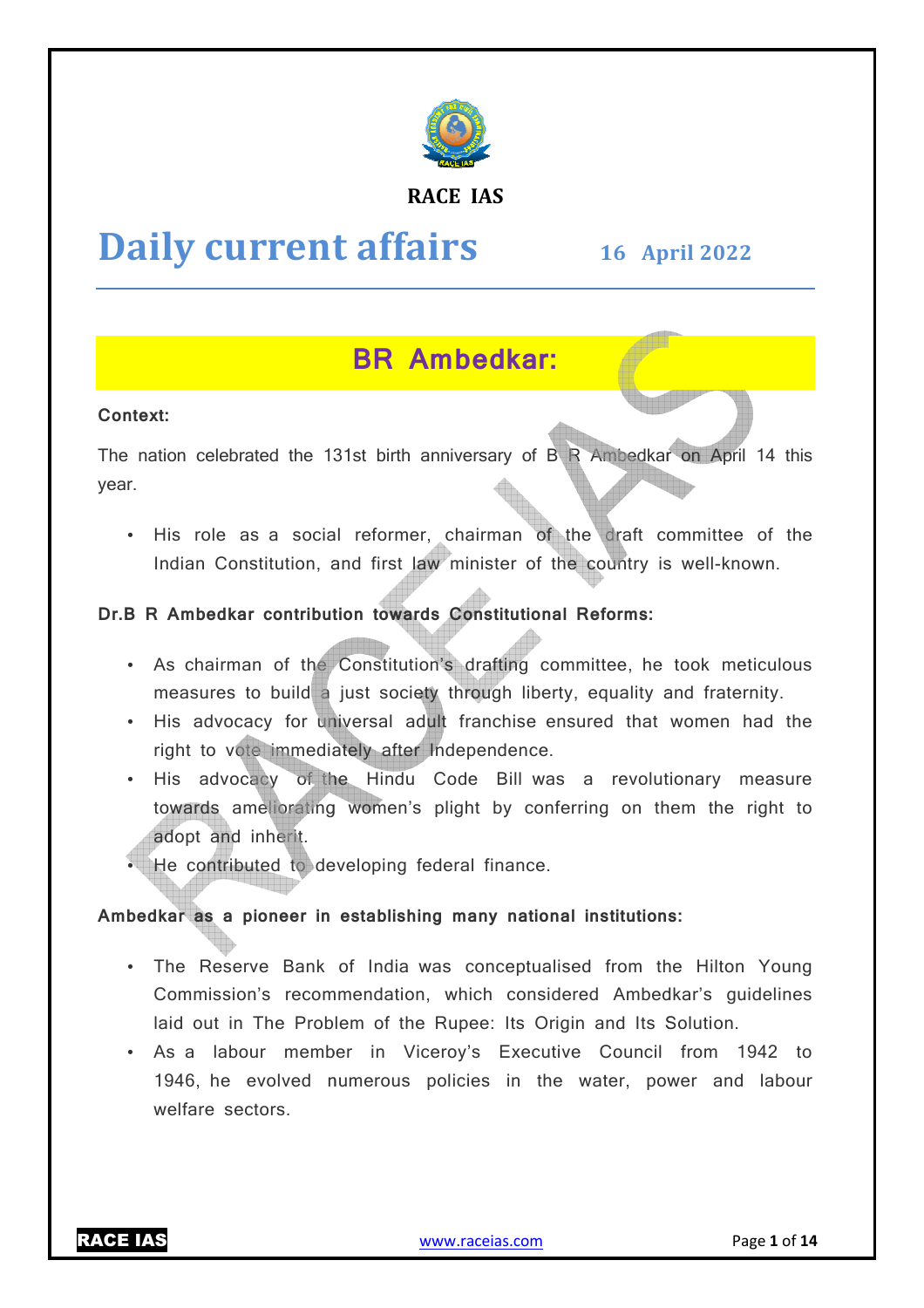- His farsightedness helped in establishing the Central Water Commission in the form of the Central Waterways, Irrigation and Navigation Commission (CWINC), Central Technical Power Board.
- He helped in establishing the integrated water resources management through the establishment of the river valley authority, which actively considered projects like the Damodar River Valley Project, the Sone River Valley Project the Mahanadi (Hirakud Project), the Kosi and others on the Chambal and the rivers of the Deccan region.
- The Inter-State Water Dispute Act, 1956, and the River Board Act, 1956 emanate from his vision.

#### **Contribution for the welfare of labourers and Industrial Workers:**

- As a member of the Bombay Assembly, Ambedkar opposed the introduction of the Industrial Disputes Bill, 1937, as it removed workers' right to strike.
- He contributed to the reduction of working hours to 48 hours per week, lifting the ban on the employment of women for underground work in coal mines, introducing the provisions of overtime, paid leave and minimum wage.
- He also helped to establish the principle of "equal pay for equal work" irrespective of sex and maternity benefits. L
- Ambedkar outrightly opposed the communist labour movements, their extraterritorial loyalties and their Marxian approach of controlling all means of production.

#### **Ambedkar: Voice of the depressed classes:**

- Ambedkar was the voice of the Depressed Classes on every platform. As their representative at the Round Table Conference, he championed the cause of labour and improving the condition of peasants.
- During the Bombay Assembly's Poona session in 1937, he introduced a Bill to abolish the Khoti system of land tenure in Konkan.
- In Bombay, the historic peasant march to the Council Hall in 1938 made him a popular leader of the peasants, workers, and the landless. He was the first legislator in the country to introduce a Bill for abolishing the serfdom of agricultural tenants.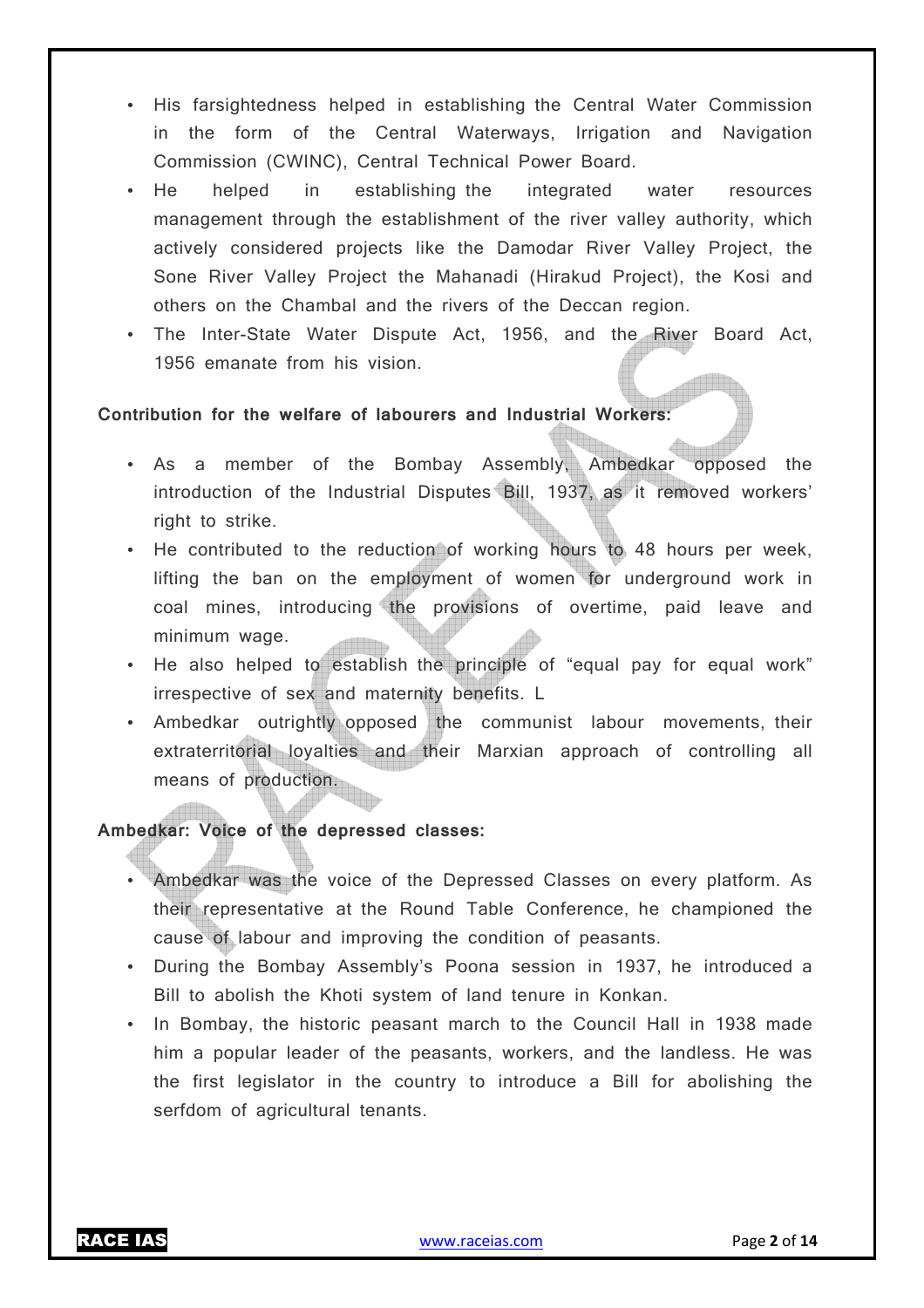• His essay titled 'Small Holdings in India and their Remedies' (1918) proposed industrialisation as the answer to India's agricultural problem and is still relevant to contemporary debates.

#### **Sources: PIB.**

# **"Long period average" (LPA):**

#### **Context:**

The country is likely to receive a normal monsoon for the fourth consecutive year, the India Meteorological Department (IMD) said in its first Long Range Forecast (LRF) for this year.

#### **How is it predicted?**

The IMD predicts a "normal", "below normal", or "above normal" monsoon in relation to a benchmark "long period average" (LPA).

- According to the IMD, the "LPA of rainfall is the rainfall recorded over a particular region for a given interval (like month or season) average over a long period like 30 years, 50 years, etc".
- Along with the countrywide figure, the IMD also maintains LPAs for every meteorological region of the country.

#### **Why LPA is needed?**

Because annual rainfall can vary greatly not just from region to region and from month to month, but also from year to year within a particular region or month, an LPA is needed to smooth out trends so that a reasonably accurate prediction can be made.

• A 50-year LPA covers for large variations in either direction caused by freak years of unusually high or low rainfall (as a result of events such as El Nino or La Nina), as well as for the periodic drought years and the increasingly common extreme weather events caused by climate change.

The onset needs a trigger in the form of a weather system in the proximity of the coastline. These are ocean born phenomena which accentuate the monsoon surge around the normal time of onset. These include: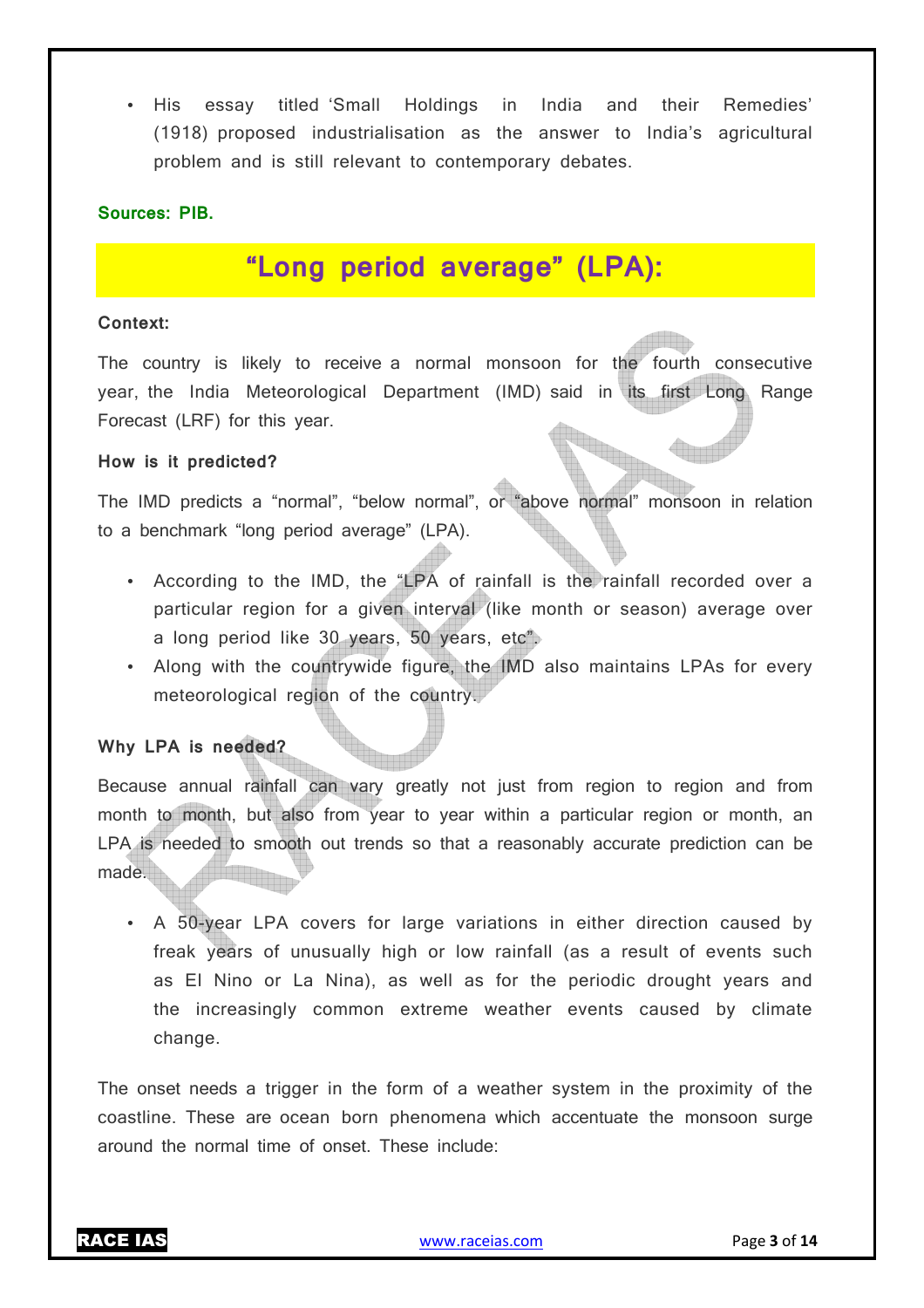- 1. The low-pressure area or depression in the Bay of Bengal during the last days of May or the beginning of June.
- 2. There are such systems in the Arabian Sea as well around the same time which results in onset over the mainland.
- 3. 'Cyclonic Vortex' is another factor which appears in the Southeast Arabian Sea, off Kerala and Lakshadweep region. They also shift along the west coast to push the monsoon current.
- 4. The formation of 'trough' off the west coast due to temperature differential between land and sea. This situation could be for a mild start and weak progress.
- 5. Lastly the cross-equatorial flow, wherein the trade winds from the Southern Hemisphere crossover to the Northern Hemisphere can bring a strong monsoon surge towards the Indian mainland.

#### **Monsoon in India- related key facts:**

- 1. Generally, across the world, the monsoons are experienced in the tropical area roughly between 20° N and 20° S.
- 2. Out of a total of 4 seasonal divisions of India, monsoon occupies 2 divisions, namely- the southwest monsoon season and the retreating monsoon season.



#### **Sources: Indian Express**

RACE IAS www.raceias.com Page **4** of **14**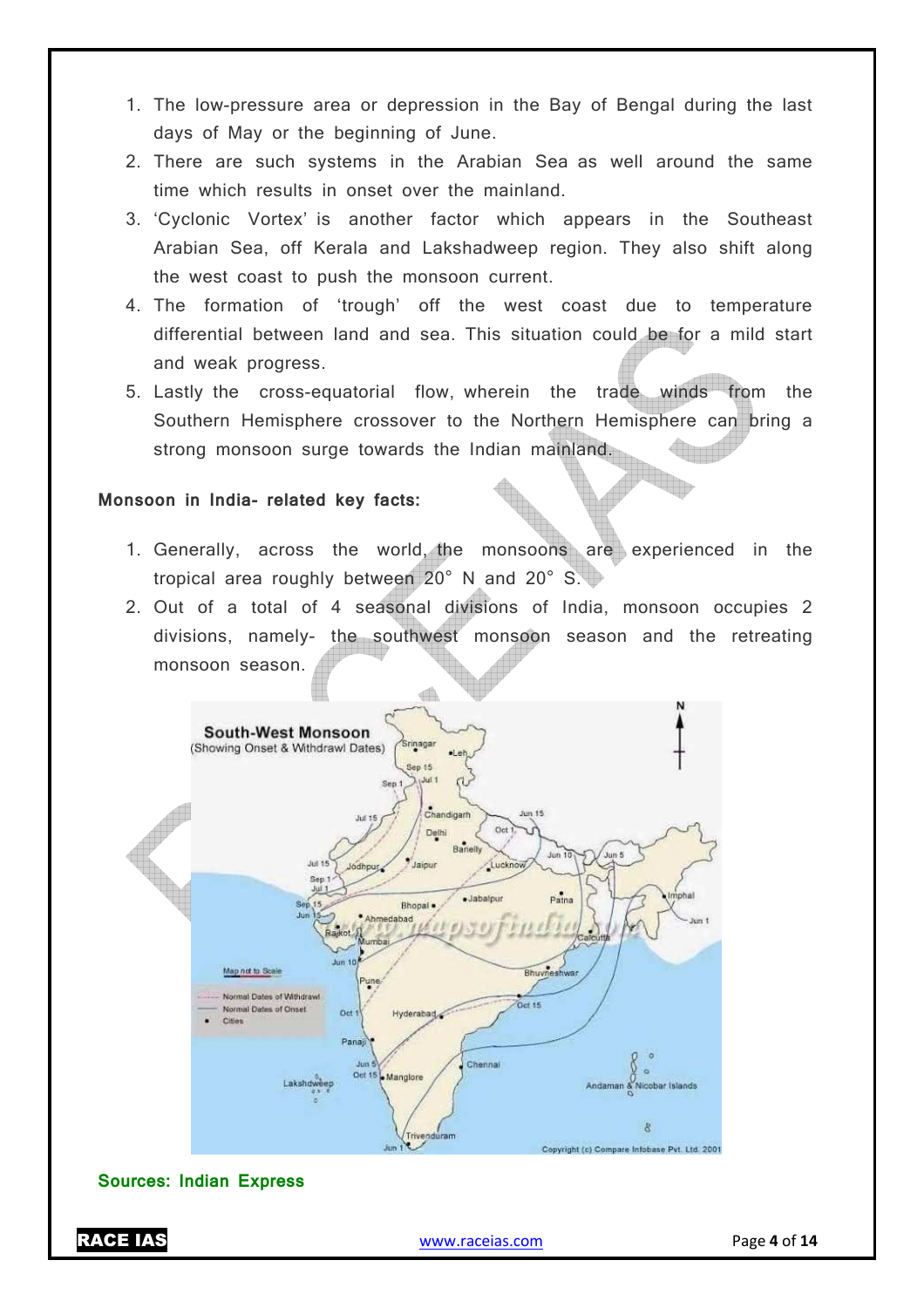## **PLI scheme for textiles:**

#### **Context:**

61 applications, for projects involving total investment of Rs 19,077 crore, have been approved under the **Production Linked Incentive (PLI) Scheme for textiles.**

• These projects are expected to result in projected turnover is Rs. 1.85 lakh crore over a period of 5 years with a proposed direct employment of 2.4 lakh persons.

#### **About the Scheme:**

The Government had launched the Production-Linked Incentive (PLI) scheme for the textiles sector worth Rs 10,683 crore.

• This is part of a larger PLI scheme for 13 sectors, with a total budgetary outlay of 1.97 lakh crore.

#### **Focus areas?**

The PLI scheme for textiles aims to promote the production of high value Man-Made Fibre (MMF) fabrics, garments and technical textiles.

#### **Eligibility:**

- 1. Any person or company willing to invest a minimum of Rs 300 crore in plant, machinery, equipment and civil works (excluding land and administrative building cost) to produce products of MMF fabrics, garments and products of technical textiles will be eligible to participate in the first part of the scheme.
- 2. Investors willing to spend a minimum of Rs 100 crore under the same conditions shall be eligible to apply in the second part of the scheme.

#### **Incentives:**

- 1. Under PLI, the Centre will subsidise eligible manufacturers by paying incentives on incremental production.
- 2. Companies investing over Rs 300 crore in plant, machinery, equipment and civil works to produce the identified products will get an incentive of 15 percent of their turnover, which needs to be Rs 600 crore in the third year.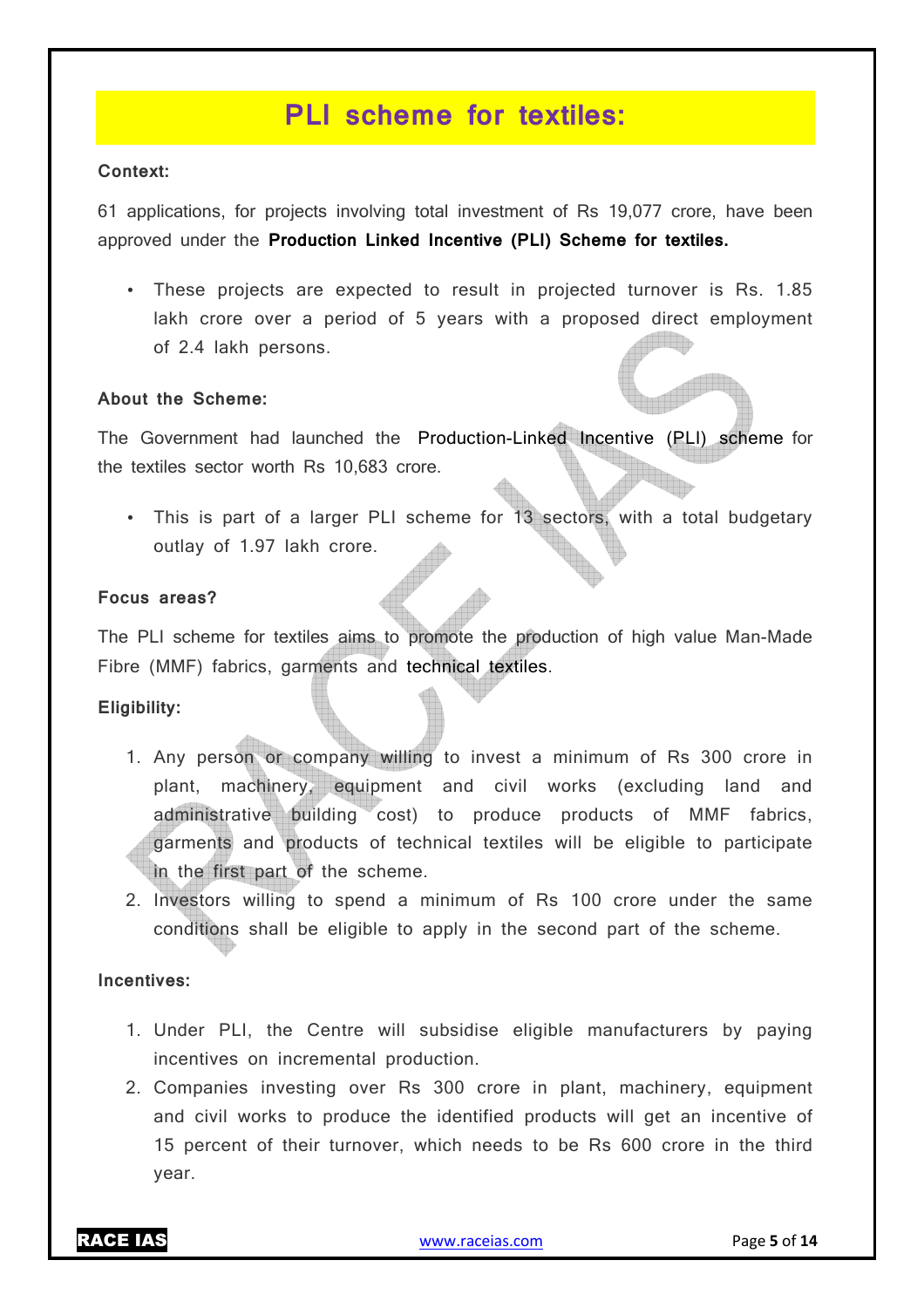- 3. The companies investing between Rs 100 crore and Rs 300 crore will also be eligible to receive duty refunds and incentives (lower than 15 percent of their turnover).
- 4. The government expects to achieve "fresh investment of over Rs 19,000 crore and a cumulative turnover of more than Rs 3 lakh crore".

#### **Significance:**

The PLI scheme will provide an immense boost to domestic manufacturing, and prepare the industry for making a big impact in global markets in sync with the spirit of **Atmanirbhar Bharat**. It will also help attract more investment into this sector.

#### **Need for:**

Two-thirds of international trade in textiles is of man-made and technical textiles. This scheme has been approved so India can also contribute to the ecosystem of fabrics and garments made of MMF.



**Sources: the Hindu.**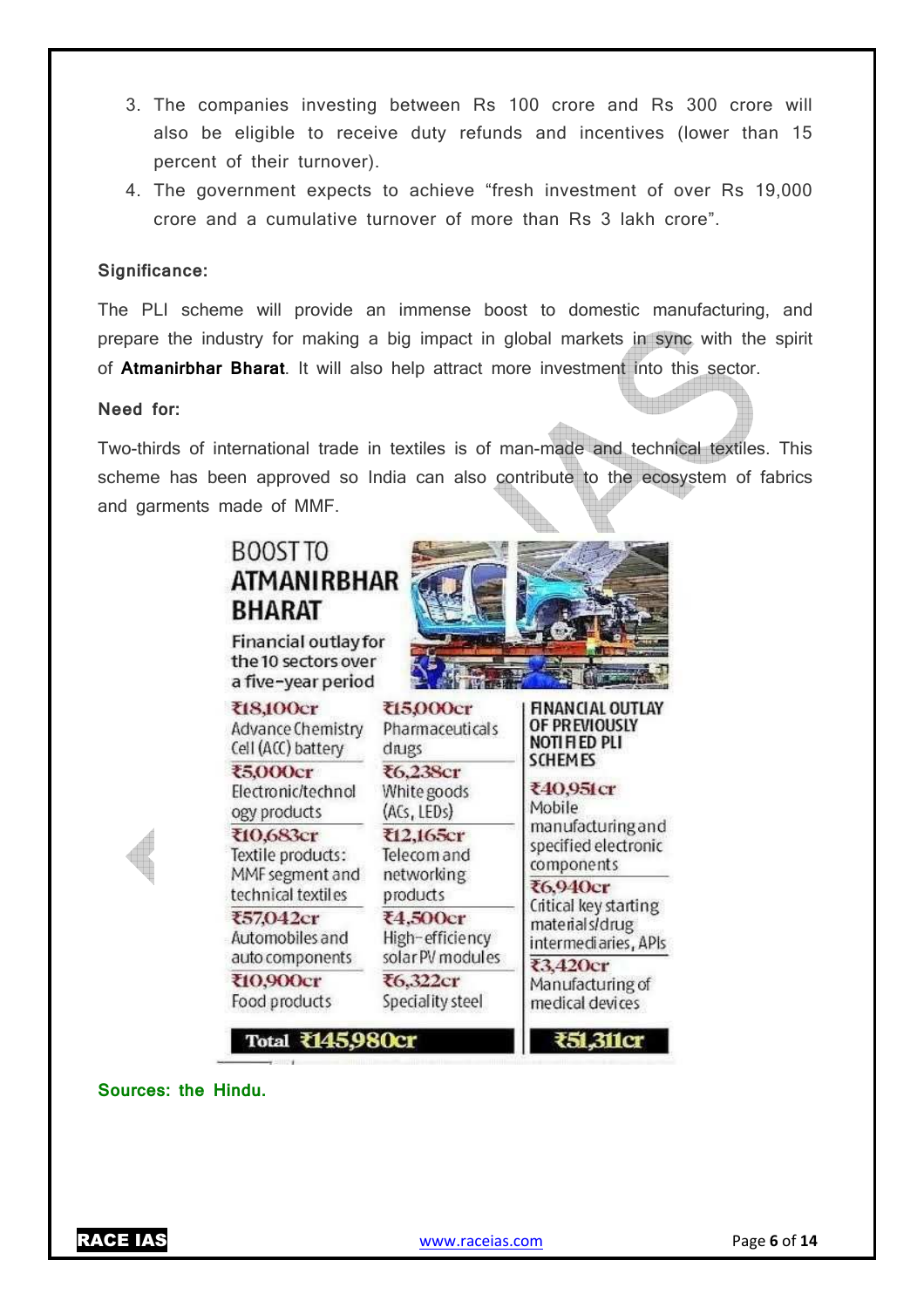# **NATO enlargement:**

#### **Context:**

Russia has warned Finland and Sweden against joining NATO, arguing that the move would not bring stability to Europe.

- Russia has said that if Sweden and Finland join NATO then it would have to strengthen its land, naval and air forces in the Baltic Sea.
- Russia also raised the nuclear threat by saying that it would deploy nuclear weapon near Sweden and Finland if they join NATO.

#### **What does Russia want?**

Tensions between Russia and the West have been building ever since Vladimir Putin annexed Crimea and started his war in Ukraine.

- In response, NATO sent reinforcements to countries seen as vulnerable to Russian aggression.
- Essentially, Russia now wants guarantees that NATO will halt its eastward expansion, rule out membership for Ukraine and other former Soviet countries, and roll back its military deployments in Central and Eastern Europe.

#### **What is the source of Russia's dispute with NATO?**

- Russian leaders have long been wary of the eastward expansion of NATO, particularly as the alliance opened its doors to former Warsaw Pact states and ex-Soviet republics in the late 1990s (the Czech Republic, Hungary, and Poland) and early 2000s (Bulgaria, Estonia, Latvia, Lithuania, Romania, Slovakia, and Slovenia).
- Their fears grew in the late 2000s as the alliance stated its intent to admit Georgia and Ukraine at an unspecified point in the future.

#### **What is Russia demanding of NATO and the United States today?**

Russia has put forth two draft agreements that seek explicit, legally binding security guarantees from the United States and NATO, respectively:

• The draft calls for NATO to end its eastward expansion, specifically, deny future membership to ex-Soviet states, such as Ukraine. It would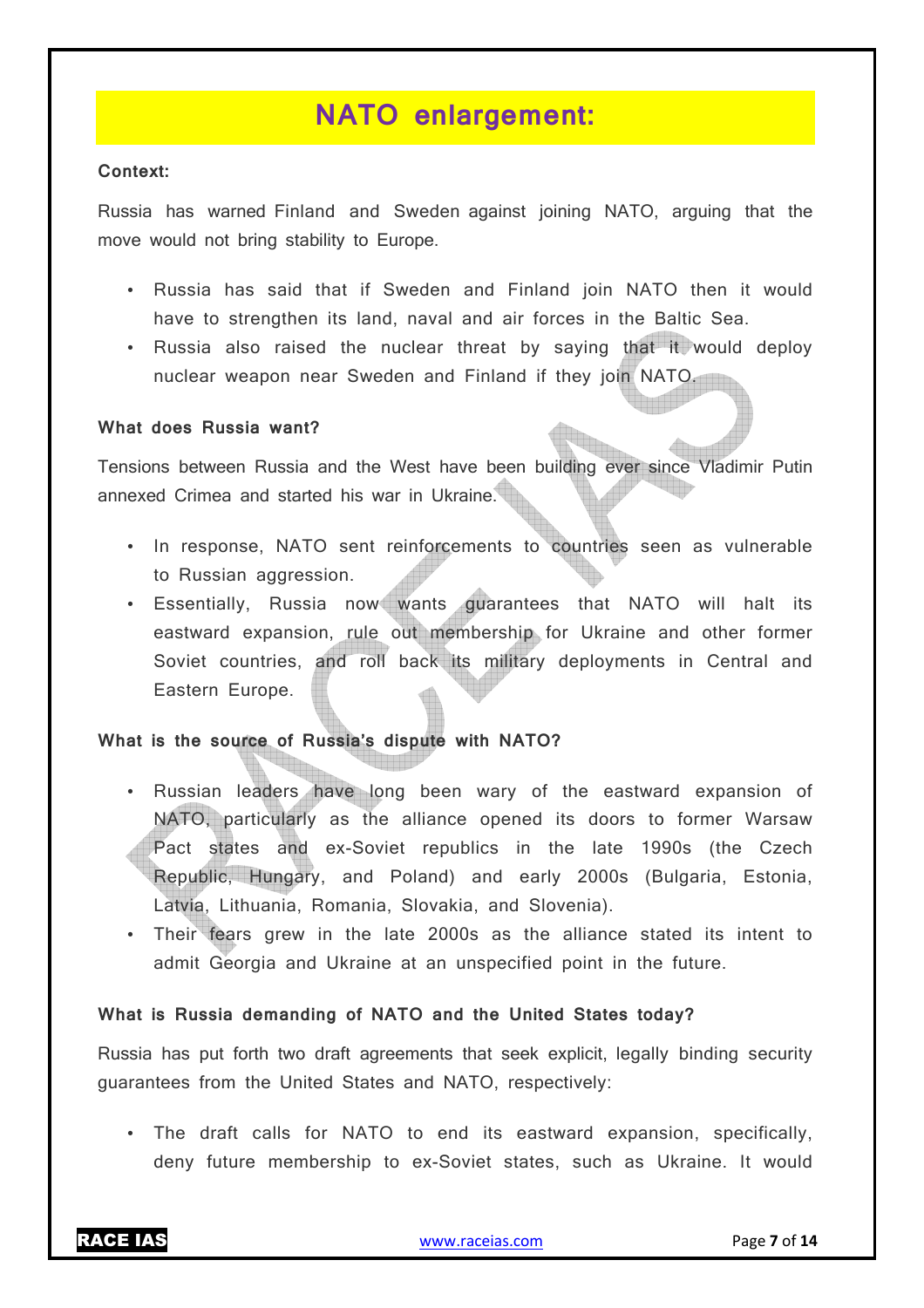also ban the United States from establishing bases in or cooperating militarily with former Soviet states.

• It would block both signatories from deploying military assets in areas outside their national borders that "could be perceived by the other party as a threat to its national security."

#### **But, why is Russia worried about NATO?**

Russia has demanded that NATO guarantees Ukraine will never join the alliance.

- Russia believes that NATO is "encircling" Russia and posing a threat.
- It is also said that NATO missile defence threatens Russian security.
- Above all, NATO is believed to be a U.S. geopolitical project and has always tried to isolate or marginalise Russia.

#### **About North Atlantic Treaty Organization:**

It is an intergovernmental military alliance.

Established by Washington treaty.

Treaty that was signed on 4 April 1949.

Headquarters — Brussels, Belgium.

Headquarters of Allied Command Operations — Mons, Belgium.

#### **Significance:**

It constitutes a system of collective defence whereby its independent member states agree to mutual defence in response to an attack by any external party.

#### **Composition:**

Since its founding, the admission of new member states has increased the alliance from the original 12 countries to 30. The most recent member state to be added to NATO was North Macedonia on 27 March 2020.

NATO membership is open to "any other European state in a position to further the principles of this Treaty and to contribute to the security of the North Atlantic area."

**Objectives:**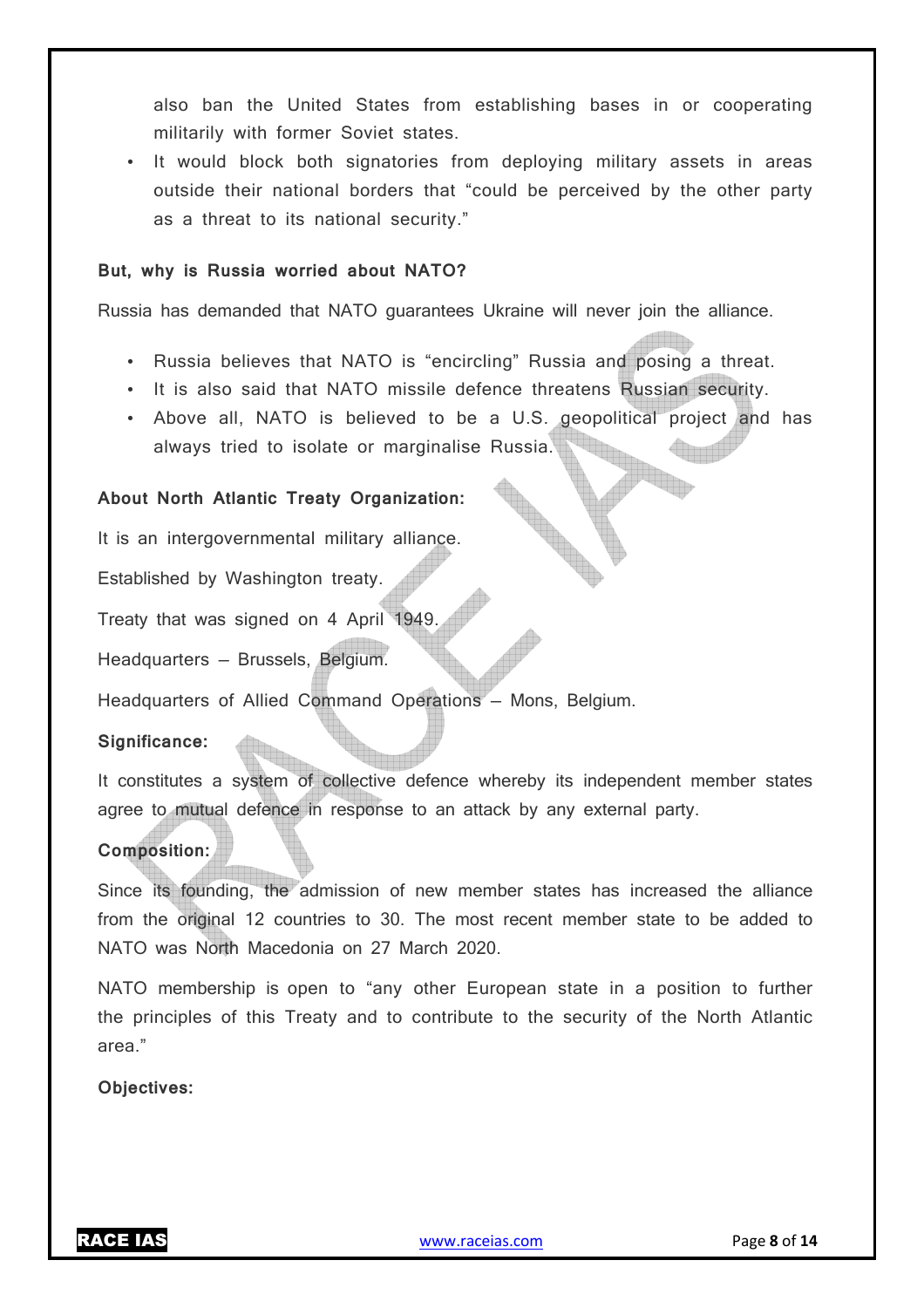Political – NATO promotes democratic values and enables members to consult and cooperate on defence and security-related issues to solve problems, build trust and, in the long run, prevent conflict.

Military – NATO is committed to the peaceful resolution of disputes. If diplomatic efforts fail, it has the military power to undertake crisis-management operations. These are carried out under the collective defence clause of NATO's founding treaty – Article 5 of the Washington Treaty or under a United Nations mandate, alone or in cooperation with other countries and international organisations.



**Sources: the Hindu.** <u>Additional De</u>

a a a a a a a a a

## **MPs' panel lends voice against elephant trade:**

#### **Context:**

The Wild Life (Protection) Amendment Bill, 2021 after being introduced in Lok Sabha was later referred to the Standing Committee on Science and Technology, Environment, Forests and Climate Change.

• The panel has recently recommended the Central Government not to encourage sale and purchase of captive elephants.

**Need for:**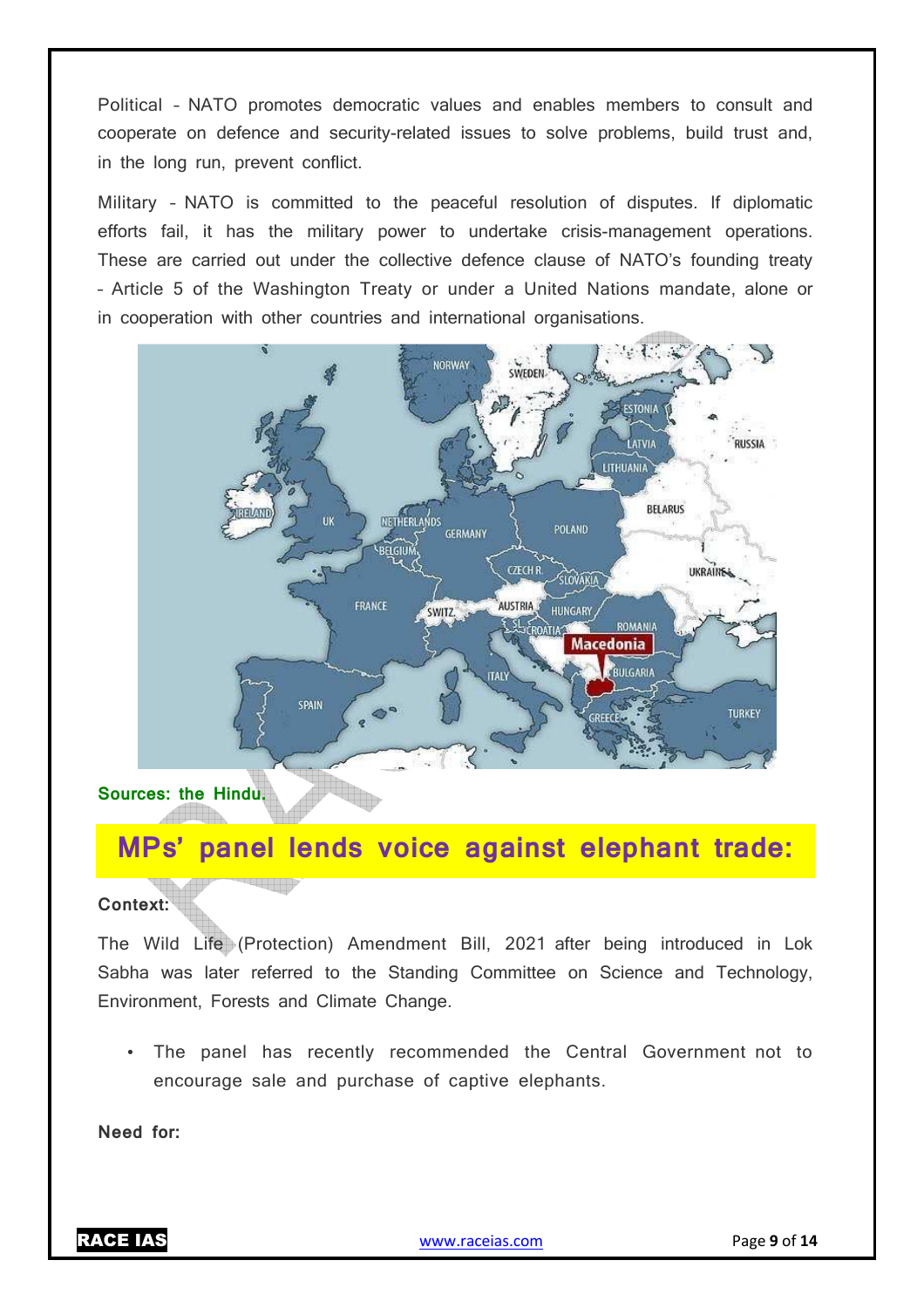Section 43 of the Wildlife (Protection) Act, 1972 states that no person having in his possession captive animal, animal article, trophy or uncured trophy in respect of which he has a certificate of ownership shall transfer by way of sale or offer for sale or by any other mode of consideration of commercial nature, such animal or article or trophy or uncured trophy.

• The amended Bill introduces an exemption clause for elephants.

#### **Other issues wrt Bill highlighted by the standing committee:**

- The Standing Committee pointed out that a number of species is missing in all the three Schedules.
- The committee also finds species that should be in Schedule I but have been placed in Schedule II.
- There are species missing altogether both in Schedules I and II as well as in Schedule III.
- The Bill also fails to address "human-animal conflict", the committee noted.

#### **Highlights of the Wild Life (Protection) Amendment Bill, 2021:**

The proposed amendment is likely the most expansive so far in scope: it covers more areas of legislation, from trade in wild species to permitting filmmaking in protected areas and controlling the spread of invasive species.

Positives:

- The Bill increases penalties for wildlife crimes. For example, offences that attracted a fine of Rs 25,000 now attract Rs 1 lakh.
- There's a new and separate chapter on regulating species involved in international trade according to the CITES treaty.
- The Bill prohibits possessing, trading and breeding species without prior permissions from CITES authorities.
- The Bill also recognises threats that invasive alien species pose.

#### **What's missing in the bill? What are the concerns?**

The Bill doesn't include regional invasive species – some of which may be native to the country but invasive in some parts.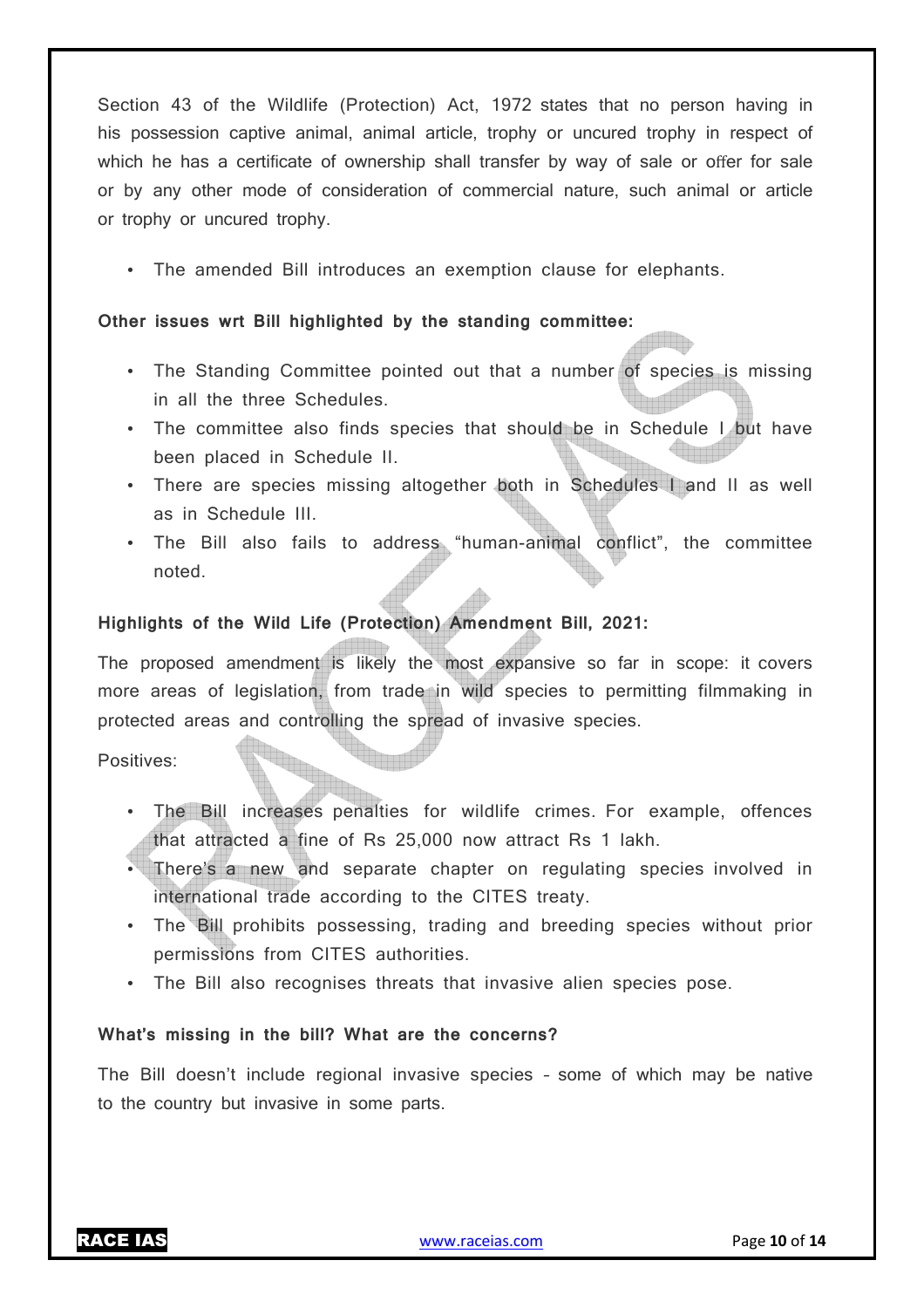The amendment Bill has no separate Schedule for species the Act classifies as 'vermin', so the Centre can directly notify such species and open them up to be hunted – including some of the species currently in Schedule II.

The Bill also proposes changes to the Schedules. Foremost, it reduces the number of Schedules from six to four, to "rationalise" the lists. But the two main substitute Schedules that will specify the protected species are incomplete.

The Bill will render the existing 'State Boards for Wildlife' defunct by replacing it them with set up a 'Standing Committee' of the State Board of Wildlife – headed by the respective state forest minister and 10 members nominated by the minister.

• The State Boards of Wildlife currently manage the conservation and protection of wildlife at the state level. The state chief minister sits atop the board and is supported by 20+ members, including of the state legislature, NGOs, conservationists and representatives of the state forest departments and tribal welfare.

Under the proposed amendments, the commercial sale and purchase of elephants will no longer be prohibited under the Act. This clause is prone to abuse and can severely impact elephant populations by legitimising live trade of elephants.

#### **In 1972, Parliament enacted the Wild Life Act (Protection) Act:**

#### **The Wild Life Act provides for:**

- state wildlife advisory boards,
- regulations for hunting wild animals and birds
- establishment of sanctuaries and national parks
- regulations for trade in wild animals, animal products and trophies
- judicially imposed penalties for violating the Act
- Harming endangered species listed in Schedule I of the Act is prohibited throughout India.
- Hunting species, like those requiring special protection (Schedule II), big game (Schedule III), and small game (Schedule IV), is regulated through licensing.
- A few species classified as vermin (Schedule V), may be hunted without restrictions.
- Wildlife wardens and their staff administer the act.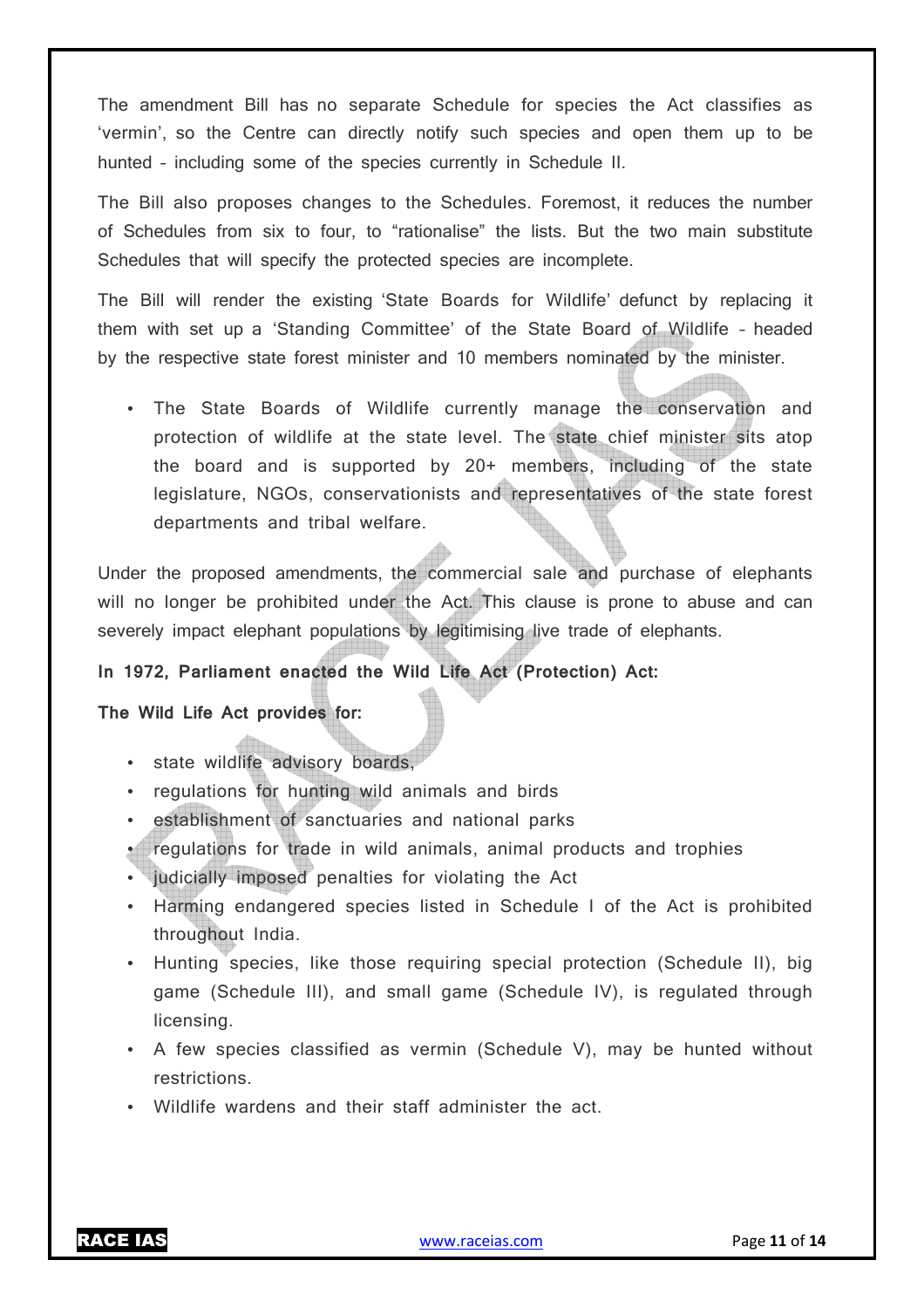• An amendment to the Act in 1982, introduced a provision permitting the capture and transportation of wild animals for the scientific management of the animal population.

#### **Constitution of Various Bodies:**

The WPA act provides for the constitution of bodies to be established under this act such as the National and State Board for Wildlife, Central Zoo Authority and National Tiger Conservation Authority.

#### **Constitutional Provisions for Wildlife:**

- The 42nd Amendment Act, 1976, Forests and Protection of Wild Animals and Birds was transferred from State to Concurrent List.
- Article 51 A (g) of the Constitution states that it shall be the fundamental duty of every citizen to protect and improve the natural environment including forests and Wildlife.
- Article 48 A in the Directive Principles of State policy, mandates that the State shall endeavor to protect and improve the environment and to safeguard the forests and wildlife of the country.

#### **Sources: the Hindu.**

# **Black Sea:**

<u>e de l</u>

- The Black Sea, also known as the Euxine Sea, is one of the major water bodies and a famous inland sea of the world.
- This marginal sea of the Atlantic Ocean, located between Eastern Europe and Western Asia.
- It is surrounded by the Pontic, Caucasus, and Crimean Mountains in the south, east and north respectively.
- The Turkish straits system the Dardanelles, Bosporus and Marmara Sea – forms a transitional zone between the Mediterranean and the Black Sea.
- The Black Sea is also connected to the Sea of Azov by the Strait of Kerch.
- The bordering countries of Black Sea are: Russia, Ukraine, Georgia, Turkey, Bulgaria and Romania.

**Context:**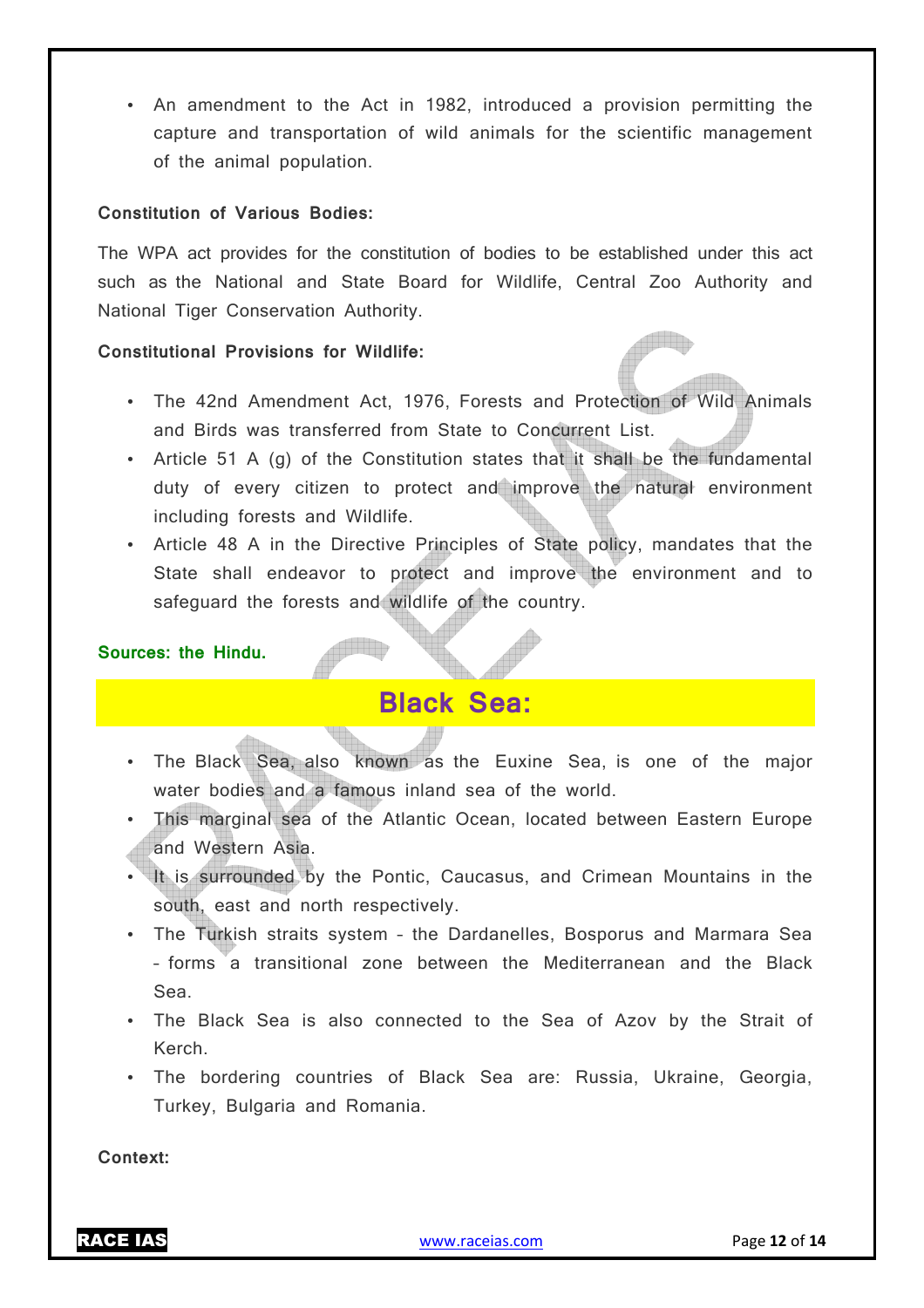The sinking of the warship Moskva, the 600-foot, 12,500-tonne flagship of the Russian Black Sea Fleet — whether due to a Ukrainian missile strike or, as Russia claims, a fire on board — is a serious setback for Russia.

### **Film and Television Institute of India (FTII):**

- FTII is an autonomous institute under the Ministry of Information and Broadcasting of the Government of India.
- It is situated on the premises of the erstwhile Prabhat Film Company in Pune.
- It was established in 1960.

#### **Why in News?**

The Supreme Court has directed the Film and Television Institute of India (FTII) not to exclude candidates suffering from colour blindness from its courses on film making and editing and asked it to make changes to its curriculum instead.

#### **What is Colour Blindness?**

Colour blindness, also known as colour deficiency, is the inability to see colours in the normal way. Colour blind individuals often cannot distinguish between certain colours — usually greens and reds, and sometimes blues as well.

#### **Why does it occur?**

Two types of cells in the retina detect light — the "rods", which distinguish between light and dark, and the "cones" that detect colour.

- There are three types of cones that see colour  $-$  red, green, and blue  $$ and our brains use the information from these cells to perceive colour.
- Colour blindness can be the result of the absence of one or more of these cone cells, or their failure to work properly.

### **National Payments Corporation of India (NPCI):**

- NPCI serves as an umbrella body for the operation of retail payment in India.
- This organization was established by the Reserve Bank of India along with the Indian Bank's Association under the provisions of the Payment and Settlement Systems Act, 2007.